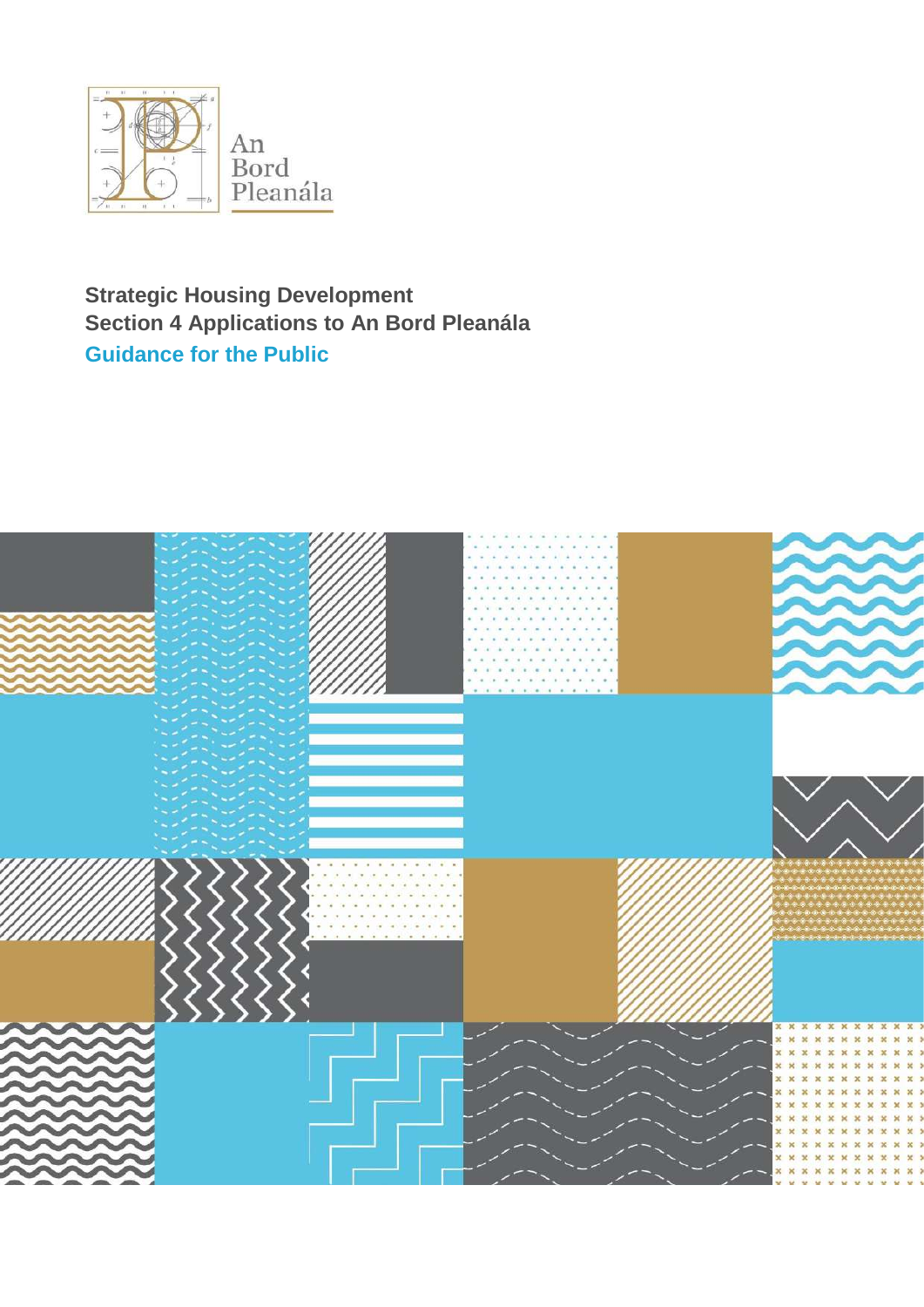## **Contents**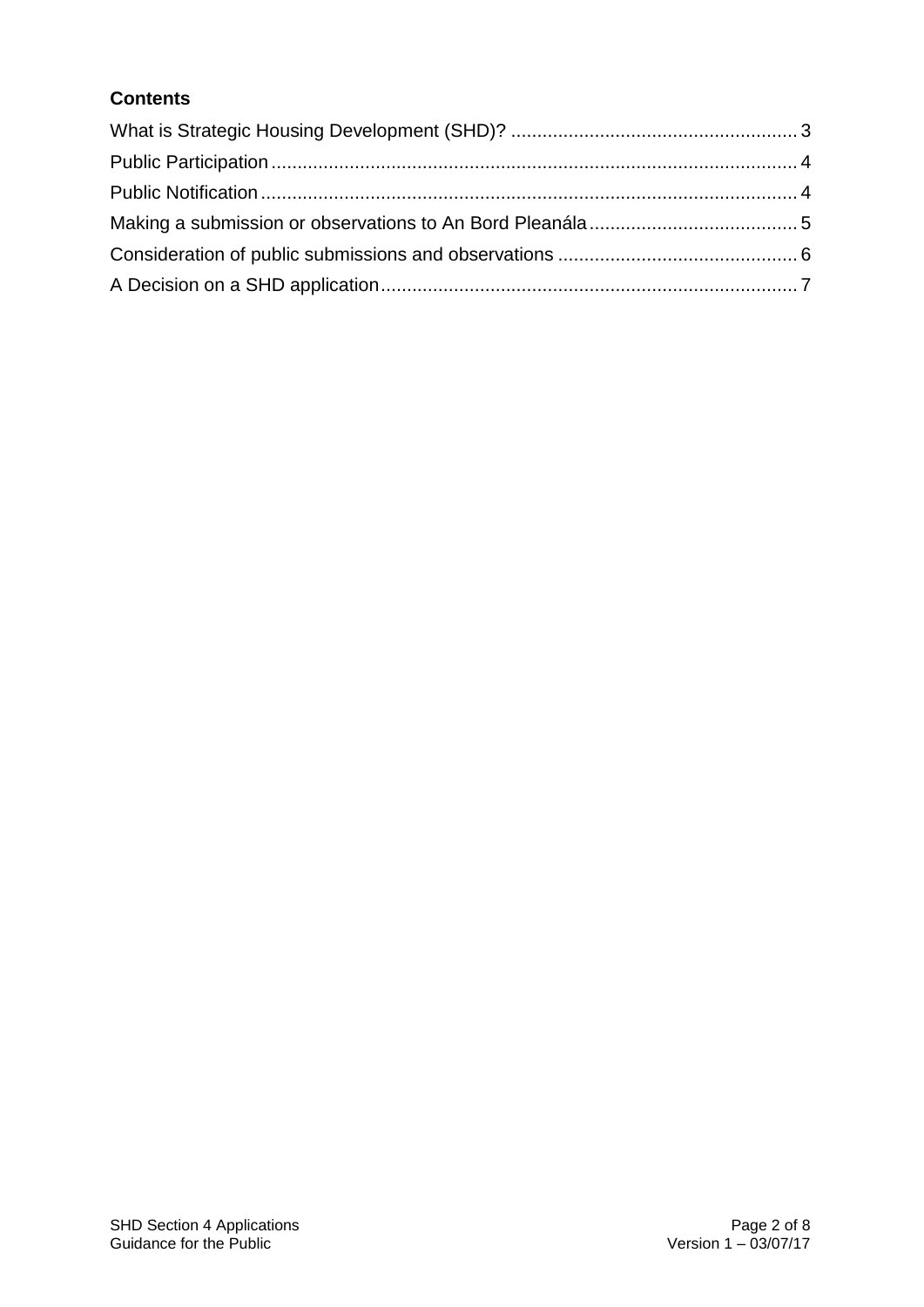## **Planning and Development (Housing) and Residential Tenancies Act 2016 Planning and Development (Strategic Housing Development) Regulations 2017**

Section 4 applications for strategic housing developments (SHD) are to be made directly to An Bord Pleanála. These new arrangements are operational from Monday, 3 July 2017 and will apply for the period up to 31 December 2019, at which time the period may be extended to 31 December 2021, subject to a review process.

An Bord Pleanála has published general guidance in respect of the various new procedures introduced in the Act of 2016. This document is one of a suite of documents relating to SHD applications to An Bord Pleanála. Further guidance is available in respect of Pre-Application Consultations for SHD to An Bord Pleanála and of section 7 requests for EIA / AA screening determinations / scoping opinions to An Bord Pleanála.

### <span id="page-2-0"></span>**What is Strategic Housing Development (SHD)?**

SHD is defined under section 3 of the Planning and Development (Housing) and Residential Tenancies Act 2016 as:

- (a) the development of 100 or more houses on land zoned for residential use or for a mixture of residential and other uses,
- (b) the development of student accommodation units which, when combined, contain 200 or more bed spaces, on land the zoning of which facilitates the provision of student accommodation or a mixture of student accommodation and other uses thereon,
- (c) development that includes developments of the type referred to in paragraph (a) and of the type referred to in paragraph (b), or containing a mix of houses and student accommodation or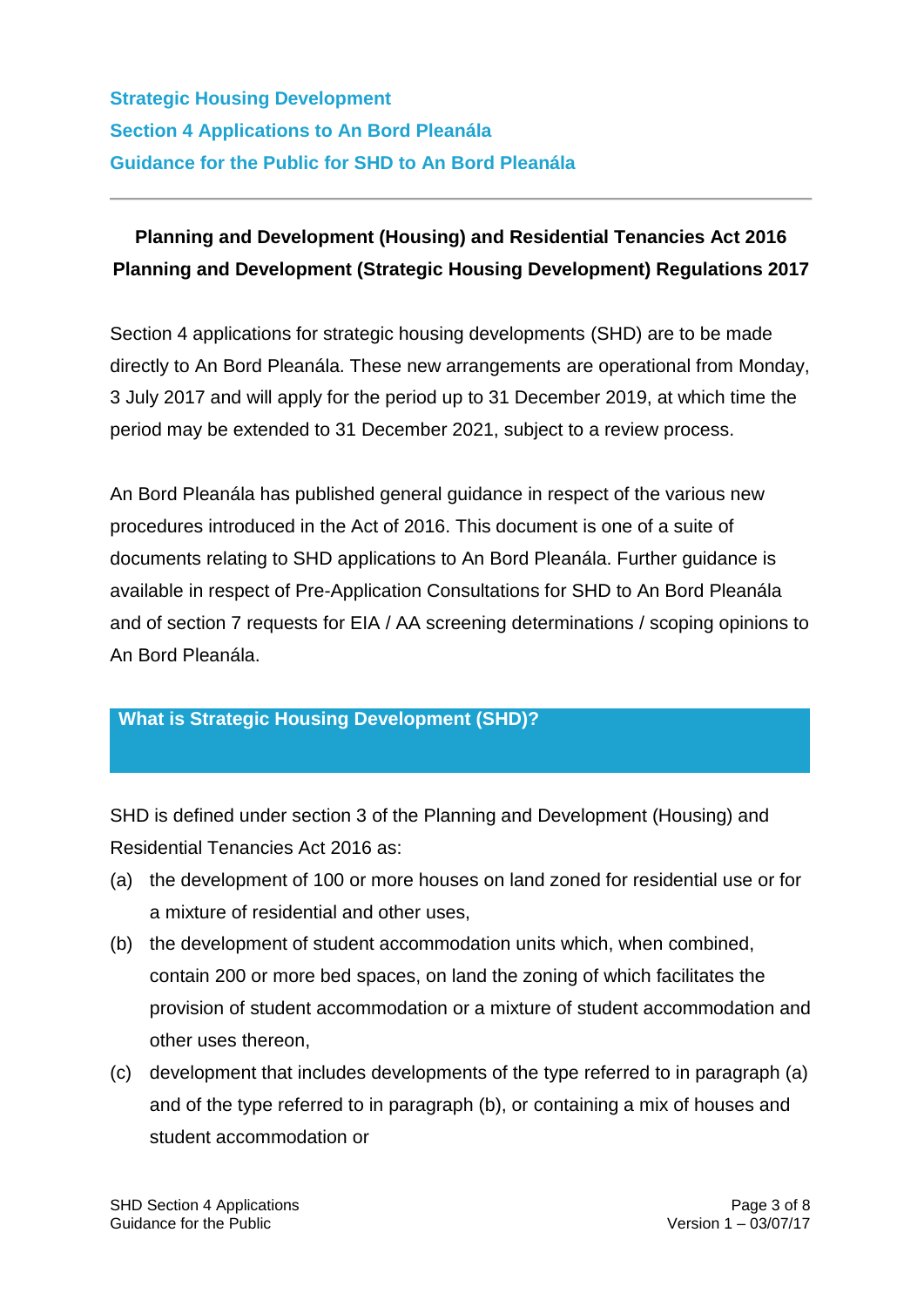(d) the alteration of an existing planning permission granted under section 34 (other than under subsection (3A)) where the proposed alteration relates to development specified in paragraph (a), (b), or (c).

#### **Legislative Basis for SHD**

Section 4(1) of the Planning and Development Act 2016 provides that an application for permission for a strategic housing development (SHD) shall be made directly to An Bord Pleanála under this section and not to a Planning Authority.

#### <span id="page-3-0"></span>**Public Participation**

The public and other persons or bodies can participate in the planning process for Strategic Housing Developments (SHD) at Application stage. Members of the public can make a submission or observations on a SHD application to An Bord Pleanála and such submission or observations will be considered by An Bord Pleanála when making a decision on the application.

#### <span id="page-3-1"></span>**Public Notification**

Before an applicant submits a SHD application to An Bord Pleanála, he / she is required to publish a notice of such a proposal in a newspaper circulating in the area of the proposed development. In addition, an applicant is required to erect a public notice at the site of the proposed development.

Both the newspaper notice and site notice will provide a description of the nature and extent of the proposed development along with other information. The notices will inform the public of the times and places, including at the offices of An Bord Pleanála and the planning authority, where the application can be inspected free of charge or a copy can be purchased for a specified fee.

The applicant is also required to provide a website where the application can be inspected. The website address will be given on both the newspaper notice and site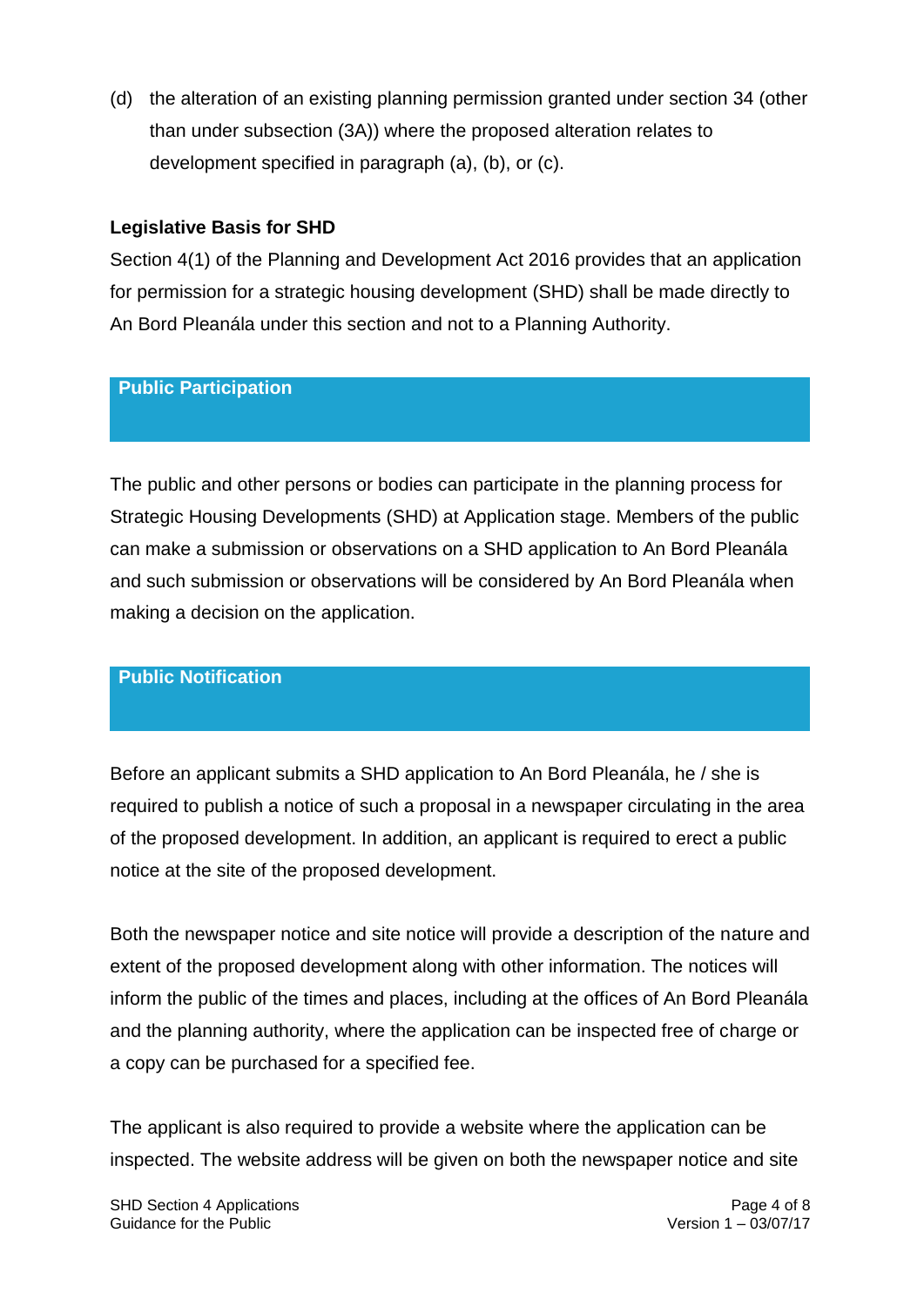notice**.** The notices will provide information on how the public can make a submission or observations to An Bord Pleanála in relation to the application. The website must be kept live and available to the public for a minimum of 8 weeks following the making of a decision by An Bord Pleanála.

#### <span id="page-4-0"></span>**Making a submission or observations to An Bord Pleanála**

A member of the public can make a submission or observation to An Bord Pleanála in relation to a SHD application. Such a submission or observations must be made within 5 weeks of the date of receipt by An Bord Pleanála of the application.

The fee for the making of a submission or observations is €20. If the submission or observations is made after the expiry of the 5-week period, or is not accompanied by the appropriate fee, it cannot be considered and will be returned along with the fee. All valid submissions and observations received by An Bord Pleanála will be acknowledged in writing shortly after receipt.

Any person may make a submission or observations on the SHD application to An Bord Pleanála relating to the implications of the proposed development, if carried out, for proper planning and sustainable development in the area, and the likely effects on the environment or the likely effects on a European site, as the case may be, of the proposed development.

As indicated in article 302 of the Planning and Development (Strategic Housing Development) Regulations 2017, the submission or observations must contain the name of the person or body making the submission or observations and, if applicable, the name of the person acting on behalf of that person or body. An address must also be provided to which any correspondence relating to the application should be sent. The subject matter, reasons, considerations and arguments on which the submission or observations is based should be clearly laid out.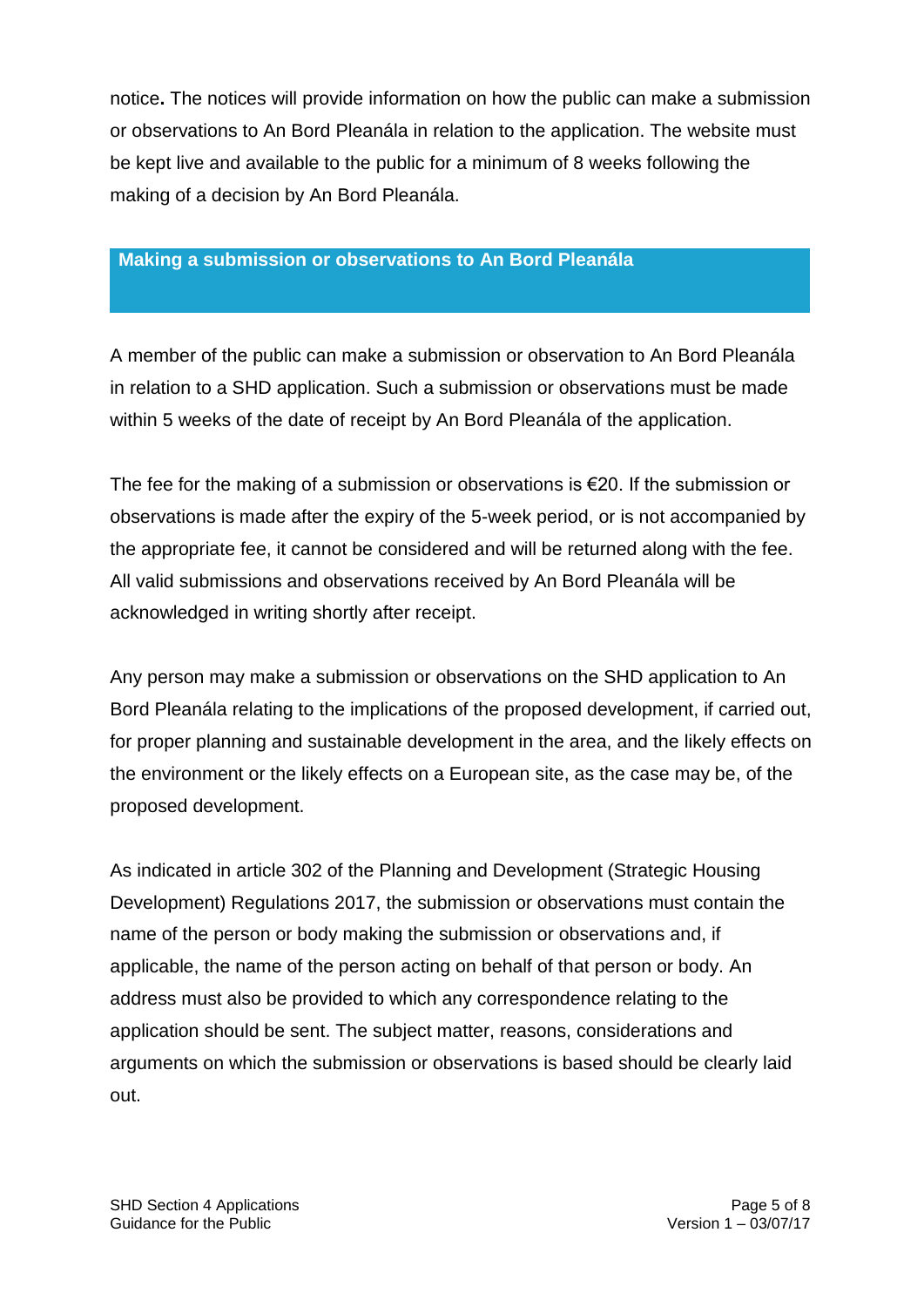Therefore, in order to make a valid submission or observations to An Bord Pleanála a person must:

- make their submission or observations in writing,
- include the €20 fee,
- state the name and address of the person making the submission or observations,
- state the subject matter of the submission or observations,
- state their reasons, considerations and arguments,
- submit the submission or observations within the 5-week period

#### <span id="page-5-0"></span>**Consideration of public submissions and observations**

As required by section 9(1) of the Planning and Development (Housing) and Residential Tenancies Act 2016, before An Bord Pleanála makes a decision on a SHD application, it will consider, amongst other matters, all valid submissions and observations received.

In addition, An Bord Pleanála will provide the planning authority with copies of all valid submissions and observations shortly after it receives them and no later than 3 working days following the closing of the public consultation period. The Planning Authority is required to submit a report to An Bord Pleanála which shall set out, amongst other things, a summary of the points raised in the submissions or observations, and the view of the Chief Executive of the Planning Authority on those submissions or observations. The Board will consider the Planning Authority's report, including its views on the submissions or observations, before it makes a decision on the SHD application.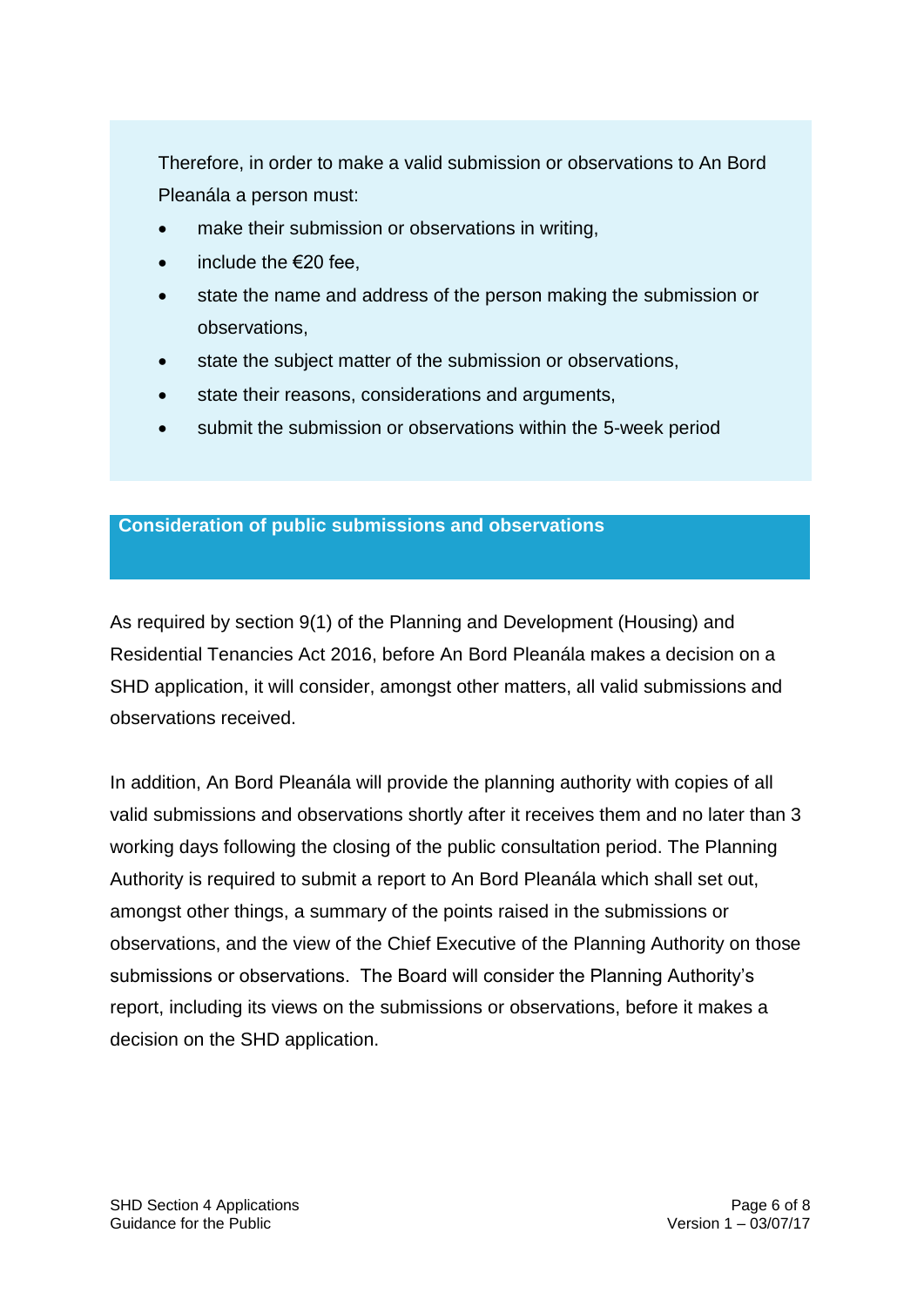#### <span id="page-6-0"></span>**A Decision on a SHD application**

In its decision, An Bord Pleanála may:

- grant permission with or without conditions;
- grant permission subject to modifications;
- grant permission in part only, or
- refuse to grant permission for the proposed development.

The Board's decision will include the main reasons and considerations on which its decision is based.

All those persons or bodies who made submissions or observations on the SHD application will be notified of An Bord Pleanála's decision. An Bord Pleanála shall also publish a newspaper notice informing the public of its decision. The notice shall state that:

a person may question the validity of any such decision by way of an application for judicial review, under Order 84 of the Rules of the Superior Courts (S.I. No. 15 of 1986), in accordance with sections 50 and 50A of the Act of 2000.

As the decision on a SHD application is made by An Bord Pleanála, a decision on a SHD application cannot be the subject of a planning appeal. Any judicial review of an An Bord Pleanála decision in relation to a SHD application would relate to procedural or legal matters and does not constitute a planning appeal.